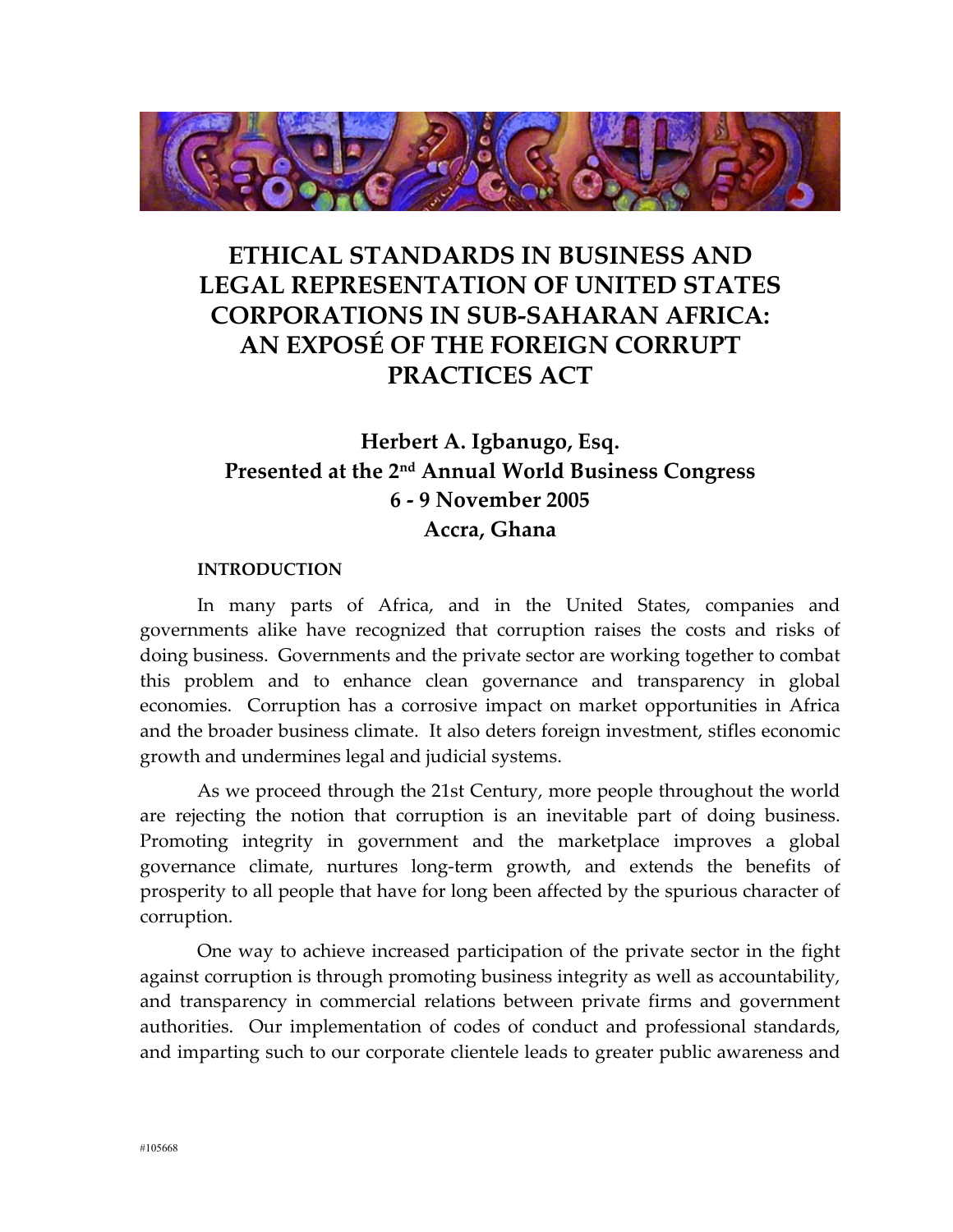support of ethical behavior, and encourages the development of a business culture that is based on ethical values.

In the world marketplace, business thrives on competition. U.S. companies and workers can compete with the best in the global marketplace because of their drive, innovation, and quality of their products and services. Corporate and institutional companies with Sub-Saharan Africa business relationships are affected by, and subject to, the U.S. Foreign Corrupt Practices Act. Corruption has been a part of the playing field in Africa, much to the detriment of the Continent. Corruption does not bode well for Africa, nor for U.S. businesses operating in that region. Although corruption is against the law both in the United States and in Africa, the consequences for corporations are much more severe in the United States, and is a point of emphasis in our legal counseling to corporate clients doing business in Africa.

However, success in these endeavors depends quite heavily on ability to compete on a "level playing field." Bribery and corruption tilt the playing field and create unfair advantages for those willing to engage in unethical and illegal behavior. Corrupt practices penalize companies that play fair and seek to win contracts through the quality and pride of their products and services. It is this realization that led the United States in 1977 to enact the Foreign Corrupt Practices Act (FCPA), which effectively outlawed offers, promises, and payments by U.S. firms to foreign officials, political parties, party officials and candidates to secure business advantage.

The United States and international legal, business and accounting associations and non-governmental organizations (NGOs) such as the American Bar Association (ABA), the U.S. Chamber of Commerce, the International Chamber of Commerce (ICC), the Ethics Officers Association (EOA), the Committee of Sponsoring Organizations (COSO), and Transparency International (TI) have played key advisory roles in the development of various anti-corruption initiatives. In this active anti-corruption environment, many multi-national organizations have been making strides in addressing international bribery in business transactions, official public corruption, and transparency issues.

With respect to the emerging international anti-corruption environment, the unifying concept in all the global and regional playing fields is that effective action to prevent, detect and punish corruption must be undertaken by each individual government. In February 1999, under the auspices of the Global Coalition for Africa (GCA), 11 African countries adopted 25 anti-corruption principles that encourage implementation of common standards at the national level, as well as joint action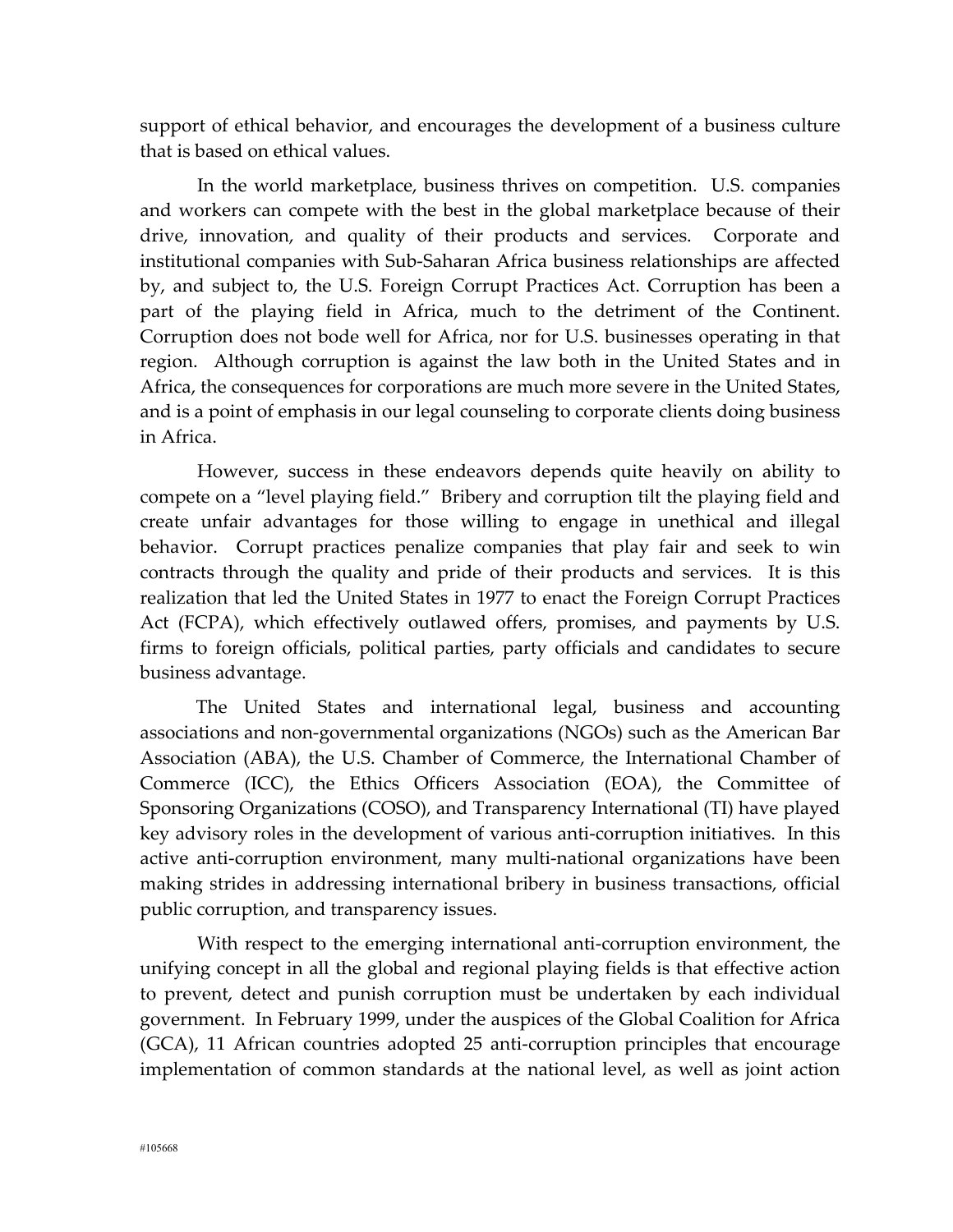between and among countries. These principles could also form the basis for more formal cooperative frameworks at the regional and sub-regional levels within the African Continent.

Since the enactment of the Foreign Corrupt Practices Act of 1977, the United States has provided indispensable leadership so that business enterprises can compete fairly in the global economy. Anti-corruption initiatives are key foreign policy elements that promote integrity and confidence in both governmental institutions and in the global marketplace.

The Foreign Corrupt Practices Act (FCPA) continues to be actively enforced by the U.S. government. Generally, the Department of Justice enforces the antibribery part and the Securities and Exchange Commission (SEC) enforces the recordkeeping and accounting part of the law.

The FCPA makes it a crime for any U.S. person or company, in the U.S. or abroad, to directly or indirectly corruptly pay or promise anything of value to any foreign official to obtain or retain business. Payments for routine government administrative actions, permits or inspections, or to provide for demonstration of a company's products, are permissible. Record-keeping provisions of the SEC impose some responsibility on U.S. parent corporations for the accounting practices of their foreign subsidiaries.

Transparency International (TI) says Africa is by far the most corrupt continent on earth. Corruption along with misappropriation of assets and fraudulent financial statements are the three elements of occupational fraud. The Association of Certified Fraud Examiners has broken corruption down into four schemes, namely, conflict of interest, bribery, illegal gratuities, and economic extortion.

- **EX** Conflict of interest is where a public official or a company employee has an undisclosed interest in another company and is either selling to or buying from his employer at inflated prices or at much reduced rates, respectively.
- ± Bribery is where an official or company employee accepts money or some other consideration to engage in a particular course of conduct.
- ± Illegal gratuities, often seen as a thank-you or reward, is similar to bribery since the public official or company employee knows that he would be getting the gratuity if they do business with the particular vendor.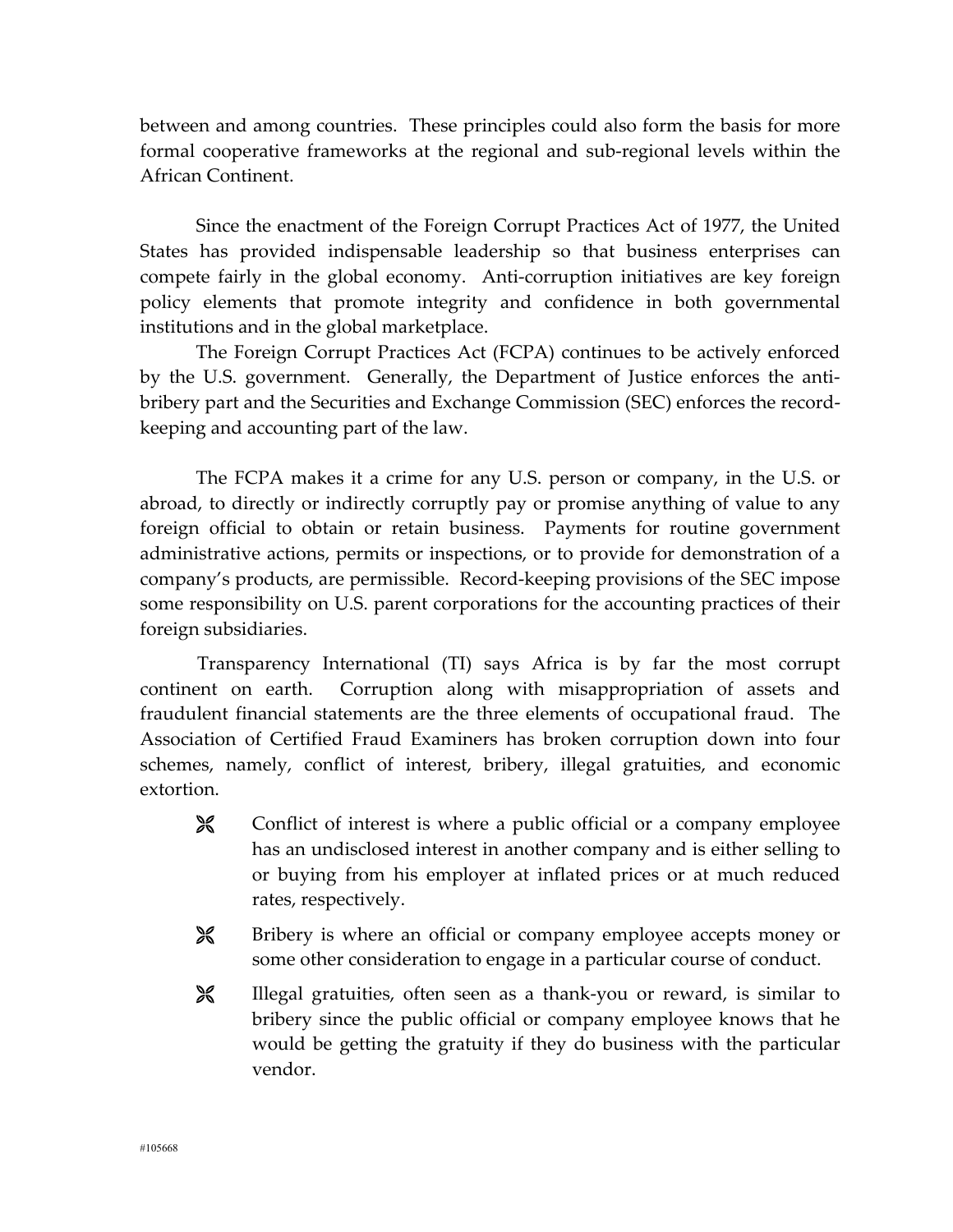± Economic extortion is where an official or company employee demands money or some other consideration to engage in a particular course of conduct, or to look the other way when inappropriate conduct or transaction is taking place.

These forms of occupational fraud plague Africa. However, it must be pointed out that corruption in international business transactions consists of first world givers of many third-world bribes. "It always takes two to tango." The key to minimizing the risk of fraud lies in understanding why it occurs, identifying business areas that are at risk, and implementing procedures to address those vulnerable areas.

### **THE FOREIGN CORRUPT PRACTICES ACT (FCPA): OVERVIEW**

U.S. firms seeking to do business in foreign markets **must** be familiar with the FCPA. The FCPA has two substantive parts: (1) the foreign payments provisions, which make it illegal for any U.S. company or U.S. citizen, national, or resident to bribe a foreign official for the purpose of obtaining or retaining business; and (2) the accounting provisions, which impose certain accounting and record-keeping requirements upon publicly held U.S. companies.

The FCPA prohibits corrupt payments to foreign officials for the purpose of obtaining or keeping business. The anti-bribery provisions of the FCPA make it unlawful for a U.S. person, and certain foreign issuers of securities, to make a corrupt payment to a foreign official for the purpose of obtaining or retaining business for or with, or directing business to, any person.

The FCPA also requires companies whose securities are listed in the United States to meet its accounting provisions. These accounting provisions, which were designed to operate in tandem with the anti-bribery provisions of the FCPA, require corporations covered by the provisions to make and keep books and records that accurately and fairly reflect the transactions of the corporation and to devise and maintain an adequate system of internal accounting controls.

#### **ANTI-BRIBERY PROVISIONS**

The FCPA makes it unlawful to bribe foreign government officials to obtain or retain business. With respect to the basic prohibition, there are five elements that must be met to constitute a violation of the Act: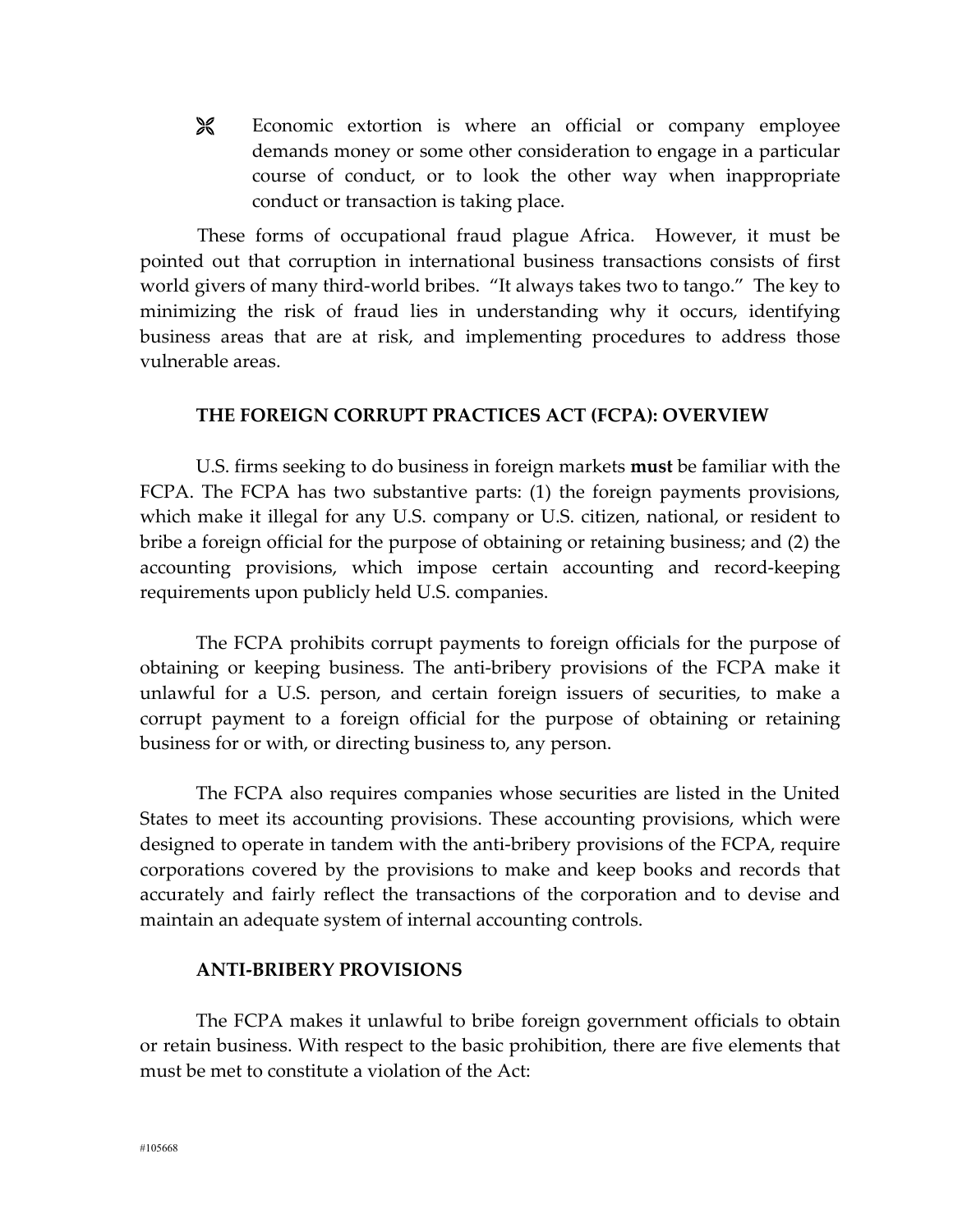- 1. The FCPA potentially applies to any individual, firm, officer, director, employee, or agent of a firm and any stockholder acting on behalf of a firm. Individuals and firms may also be penalized if they order, authorize, or assist someone else to violate the antibribery provisions or if they conspire to violate those provisions. Under the FCPA, U.S. jurisdiction over corrupt payments to foreign officials depends upon whether the violator is an "issuer," a "domestic concern," or a foreign national or business. An "issuer" is a corporation that has issued securities that have been registered in the United States or who is required to file periodic reports with the SEC. A "domestic concern" is any individual who is a citizen, national, or resident of the United States, or any corporation, partnership, association, joint-stock company, business trust, unincorporated organization, or sole proprietorship which has its principal place of business in the United States, or which is organized under the laws of a State of the United States, or a territory, possession, or commonwealth of the United States. Finally, U.S. parent corporations may be held liable for the acts of foreign subsidiaries where they authorized, directed, or controlled the activity in question, as can U.S. citizens or residents, themselves "domestic concerns," who were employed by or acting on behalf of such foreign-incorporated subsidiaries.
- 2. Corrupt intent -- The person making or authorizing the payment must have a corrupt intent, and the payment must be intended to induce the recipient to misuse his official position to direct business wrongfully to the payer or to any other person. The FCPA does not require that a corrupt act succeed in its purpose. The FCPA prohibits any corrupt payment intended to influence any act or decision of a foreign official in his or her official capacity, to induce the official to do or omit to do any act in violation of his or her lawful duty, to obtain any improper advantage, or to induce a foreign official to use his or her influence improperly to affect or influence any act or decision.
- 3. Payment -- The FCPA prohibits paying, offering, promising to pay (or authorizing to pay or offer) money or anything of value.
- 4. Recipient -- The prohibition extends only to corrupt payments to a foreign official, a foreign political party or party official, or any candidate for foreign political office. A "foreign official" means any officer or employee of a foreign government, a public international organization, or any department or agency thereof, or any person acting in an official capacity. The FCPA applies to payments to any public official, regardless of rank or position.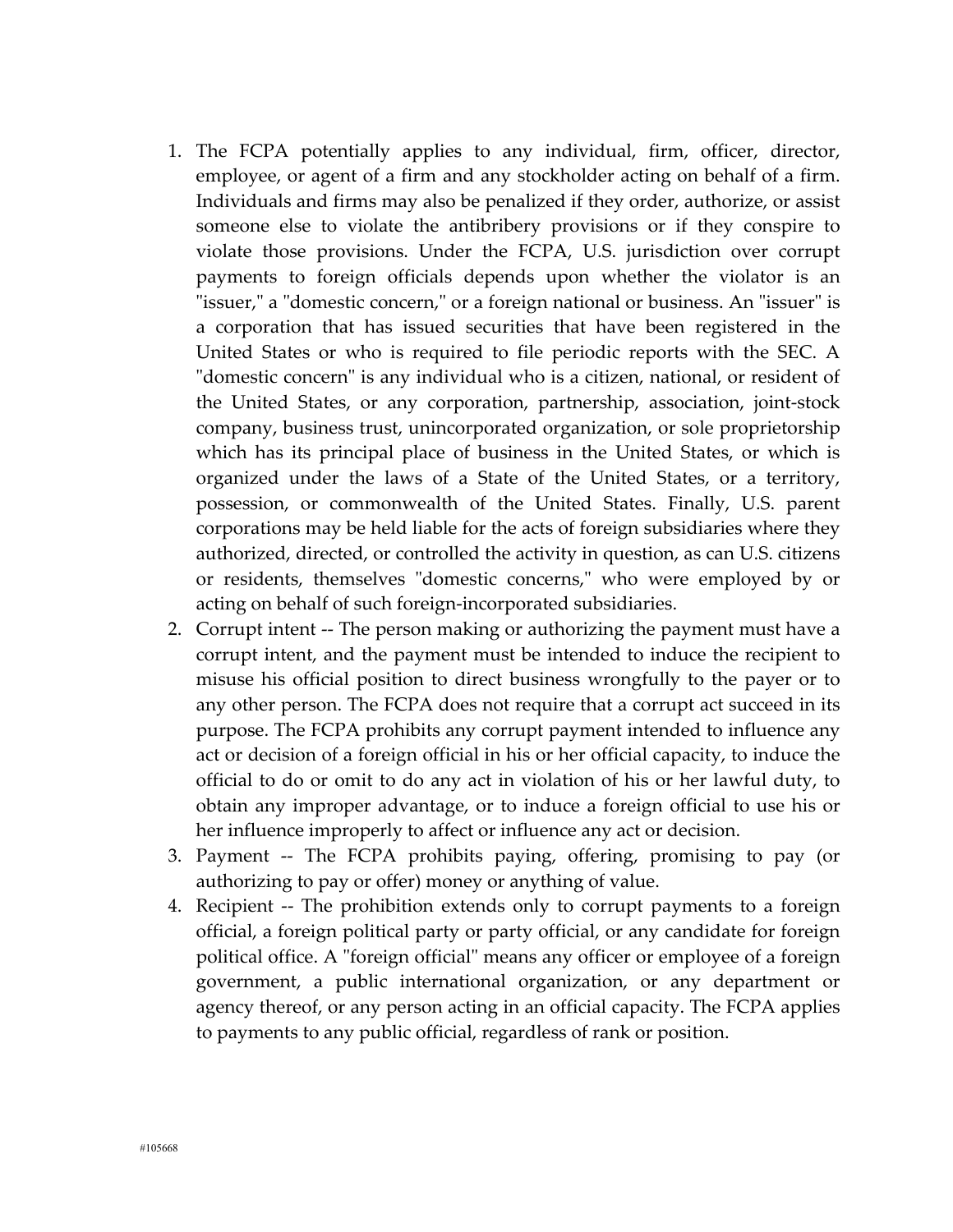5. Business Purpose Test -- The FCPA prohibits payments made in order to assist the firm in obtaining or retaining business for or with, or directing business to, any person.

The FCPA prohibits corrupt payments through intermediaries. It is unlawful to make a payment to a third party, while knowing that all or a portion of the payment will go directly or indirectly to a foreign official. Intermediaries may include joint venture partners or agents.

#### **PERMISSIBLE PAYMENTS AND AFFIRMATIVE DEFENSES**

The FCPA contains an explicit exception to the bribery prohibition for "facilitating payments" for "routine governmental action" and provides affirmative defenses that can be used to defend against alleged violations of the FCPA.

## **FACILITATING PAYMENTS FOR ROUTINE GOVERNMENTAL ACTIONS**

There is an exception to the anti-bribery prohibition for payments to facilitate or expedite performance of a "routine governmental action." The statute lists the following examples: obtaining permits, licenses, or other official documents; processing governmental papers, such as visas and work orders; providing police protection, mail pick-up and delivery; providing phone service, power and water supply, loading and unloading cargo, or protecting perishable products; and scheduling inspections associated with contract performance or transit of goods across country. Actions "similar" to these are also covered by this exception.

#### **AFFIRMATIVE DEFENSES**

A person charged with a violation of the FCPAʹs antibribery provisions may assert as a defense that the payment was lawful under the written laws of the foreign country or that the money was spent as part of demonstrating a product or performing a contractual obligation. Whether a payment is lawful under the written laws of the foreign country may be difficult to determine. Moreover, because these defenses are "affirmative defenses," the defendant is required to show in the first instance that the payment met these requirements. The prosecution does not bear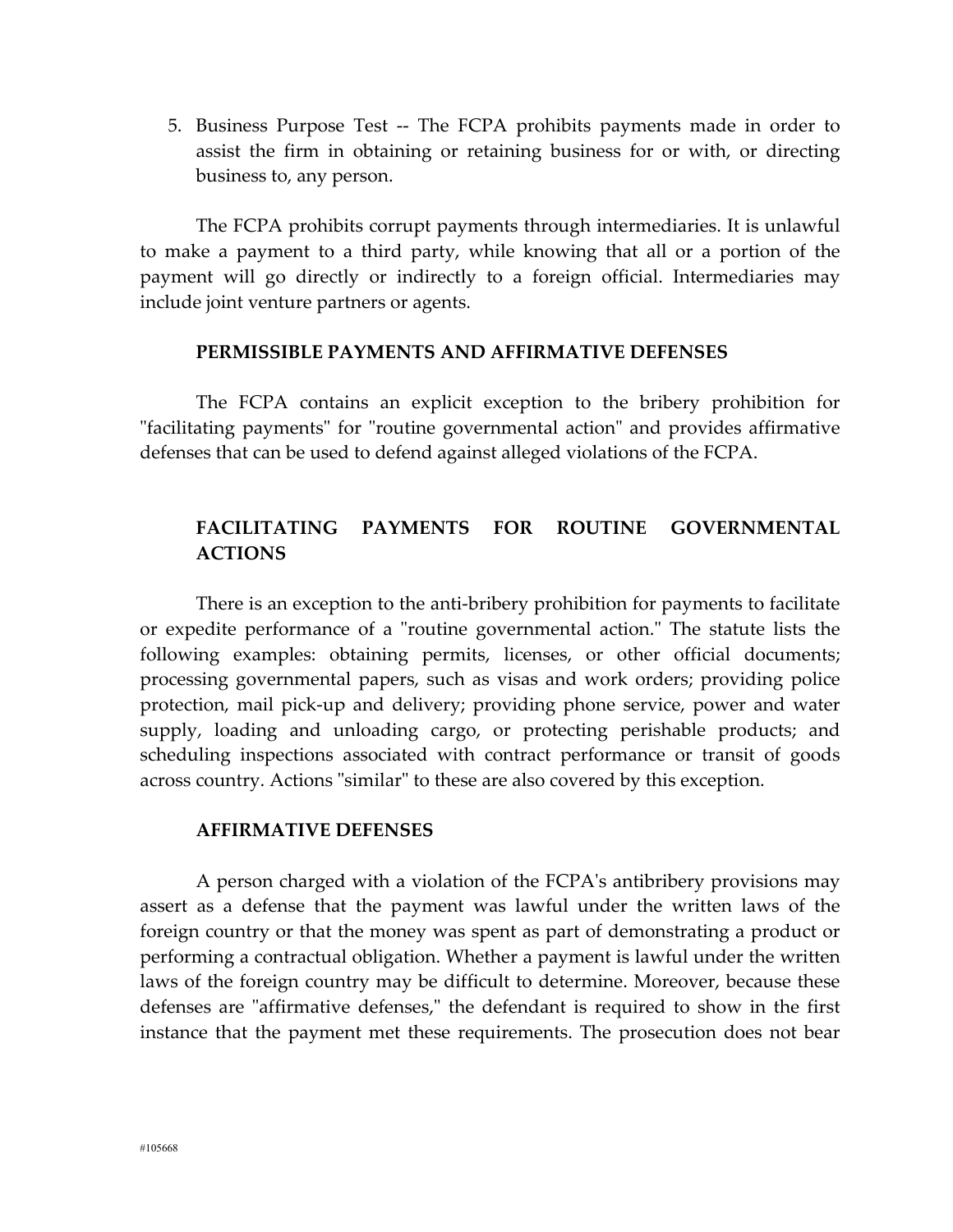the burden of demonstrating in the first instance that the payments did not constitute this type of payment.

#### **SANCTIONS AGAINST BRIBERY**

The following criminal penalties may be imposed for violations of the FCPAʹs antibribery provisions: corporations and other business entities are subject to a fine of up to \$2,000,000; officers, directors, stockholders, employees, and agents are subject to a fine of up to \$100,000 and imprisonment for up to five years. Moreover, under the Alternative Fines Act, these fines may be actually quite higher -- the actual fine may be up to twice the benefit that the defendant sought to obtain by making the corrupt payment. You should also be aware that fines imposed on individuals may not be paid by their employer or principal.

#### **CIVIL ENFORCEMENT**

The Attorney General or the SEC, as appropriate, may bring a civil action for a fine of up to \$10,000 against any firm as well as any officer, director, employee, or agent of a firm, or stockholder acting on behalf of the firm, who violates the antibribery provisions. In addition, in an SEC enforcement action, the court may impose an additional fine not to exceed the greater of (i) the gross amount of the pecuniary gain to the defendant as a result of the violation, or (ii) a specified dollar limitation. The specified dollar limitations are based on the egregiousness of the violation, ranging from \$5,000 to \$100,000 for a natural person and \$50,000 to \$500,000 for any other person. The Attorney General or the SEC, as appropriate, may also bring a civil action to enjoin any act or practice of a firm whenever it appears that the firm (or an officer, director, employee, agent, or stockholder acting on behalf of the firm) is in violation (or about to be) of the antibribery provisions.

### **OTHER GOVERNMENTAL ACTION**

A person or firm found in violation of the FCPA may be barred from doing business with the Federal government. Indictment alone can lead to suspension of the right to do business with the government. The President has directed that no executive agency shall allow any party to participate in any procurement or nonprocurement activity if any agency has debarred, suspended, or otherwise excluded that party from participation in a procurement or non procurement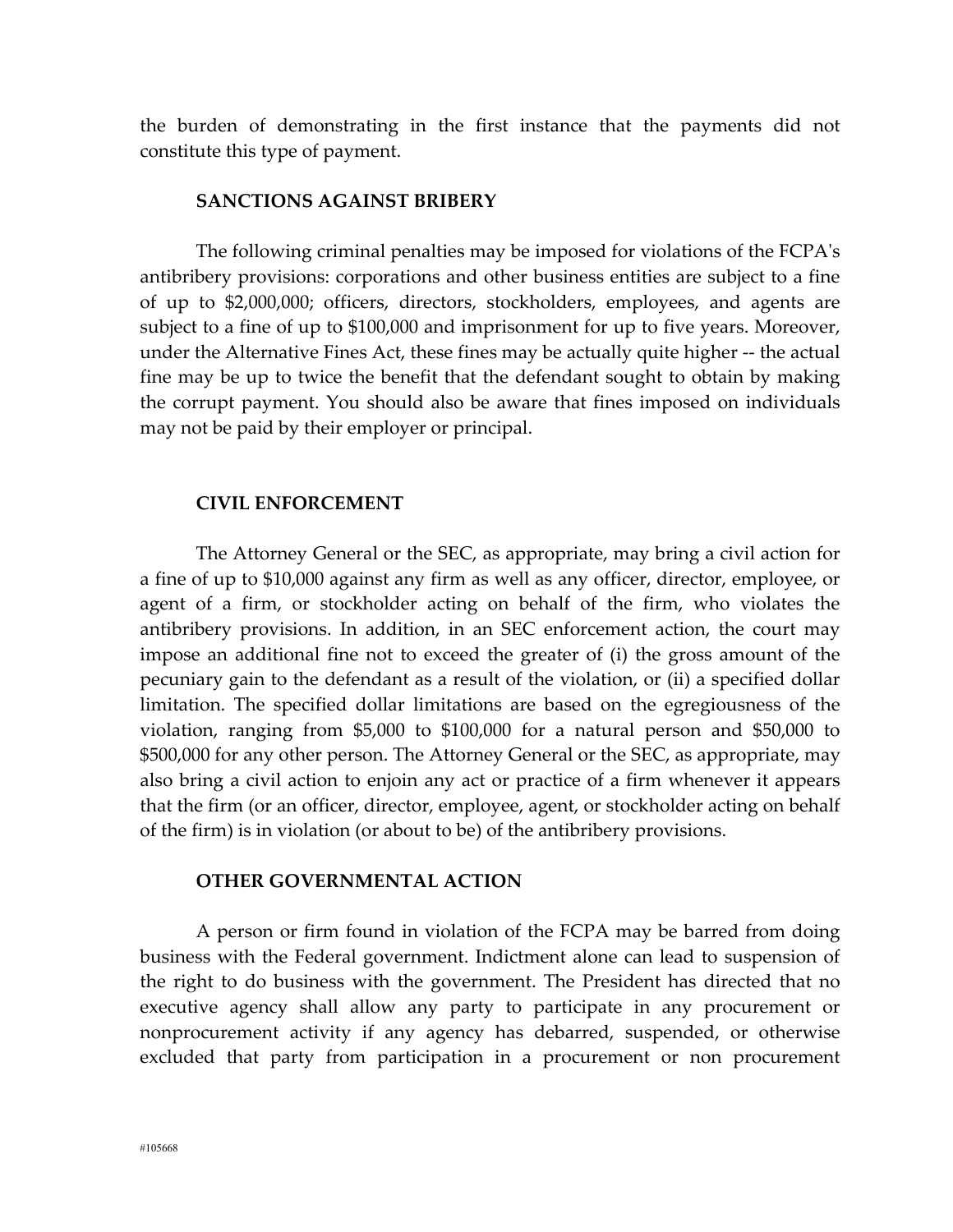activity. In addition, a person or firm found guilty of violating the FCPA may be ruled ineligible to receive export licenses; the SEC may suspend or bar persons from the securities business and impose civil penalties on persons in the securities business for violations of the FCPA; the Commodity Futures Trading Commission and the Overseas Private Investment Corporation both provide for possible suspension or debarment from agency programs for violation of the FCPA; and a payment made to a foreign government official that is unlawful under the FCPA cannot be deducted under the tax laws as a business expense.

## **PRIVATE CAUSE OF ACTION**

Conduct that violates the antibribery provisions of the FCPA may also give rise to a private cause of action for treble damages under the Racketeer Influenced and Corrupt Organizations Act (RICO), or to actions under other federal or state laws. For example, an action might be brought under RICO by a competitor who alleges that the bribery caused the defendant to win a foreign contract.

## **ACCOUNTING PROVISIONS**

The FCPA's accounting provisions requires every issuer registered with the SEC keep accurate books and records and to establish and maintain a system of internal accounting controls. Specifically, the accounting provisions under the FCPA require every issuer that has a class of securities registered pursuant to Section 12 or that is required to file reports pursuant to Section 15(d) of the Securities Exchange Act to (A) make and keep books, records, and accounts, which, in reasonable detail, accurately and fairly reflect the transactions and dispositions of the assets of the issuer; and (B) devise and maintain a system of internal accounting controls sufficient to provide reasonable assurances that--

(i) transactions are executed in accordance with managementʹs general or specific authorization;

(ii) transactions are recorded as necessary (I) to permit preparation of financial statements in conformity with generally accepted accounting principles or any other criteria applicable to such statements, and (II) to maintain accountability for assets;

(iii) access to assets is permitted only in accordance with managementʹs general or specific authorization; and

(iv) the recorded accountability for assets is compared with the existing assets at reasonable levels and appropriate action is taken with respect to any differences.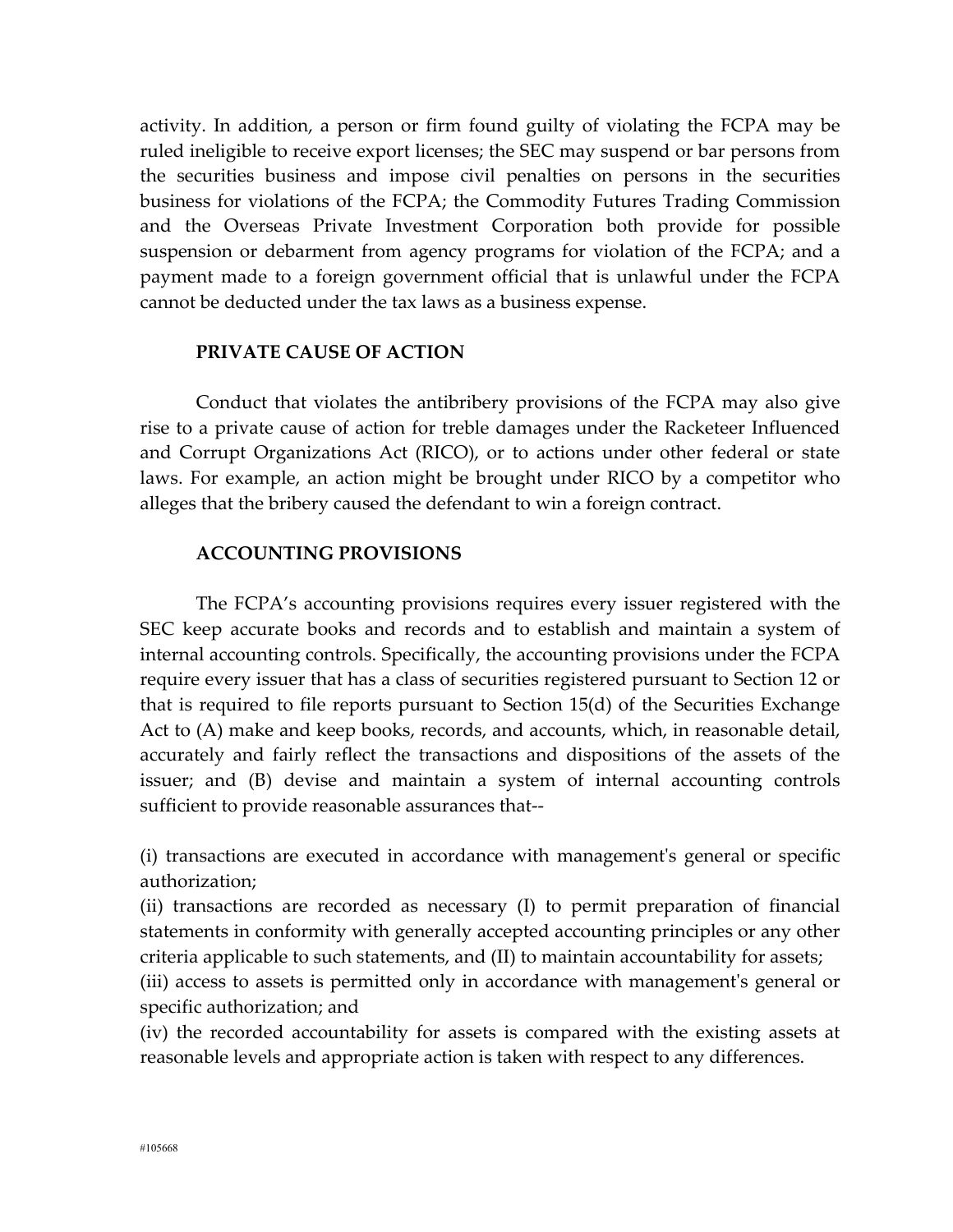The accounting requirements extend far beyond the conduct of overseas bribery. It applies to all issuers, whether or not they have operations abroad and to all aspects of accounting and record keeping, whether or not bribery is involved. Third, it establishes requirements of corporate record keeping and accountability that extend beyond the concepts of materiality and disclosure generally required for securities transactions or filings with the SEC. Inadvertent record-keeping mistakes would not give rise to an enforcement action.

The concept of devising and maintaining a system of internal accounting controls codified existing auditing standards. If the internal control procedures are reasonable under the circumstances, they will not be second-guessed by enforcement authorities. The size of the business, diversity of operations, degree of centralization, financial and operating management, and other such factors will determine the shape of an internal control system. The test of an adequate accounting control system is not that mistakes and errors never occur. Rather, the test is a systemʹs ability to uncover and correct such mistakes in a timely manner.

Criminal liability under the accounting provisions requires that a person "knowingly" falsify its books and records and knowingly circumvent a system of internal accounting controls. This makes clear that criminal liability will be imposed only for intentional actions.

Where an issuer owns more than 50% of the voting shares of a foreign firm, it has an obligation to ensure that the subsidiary complies with the accounting requirements of the FCPA. Where an issuer owns 50% or less of a foreign entity, the issuer has an obligation "to proceed in good faith to use its influence" to cause the affiliate to devise and maintain a system of internal accounting controls consistent with requirements of the FCPA. If the issuer demonstrates good-faith efforts, it will be conclusively presumed to have met its obligations.

## **ENFORCEMENT**

The Department of Justice is responsible for all criminal enforcement and for civil enforcement of the anti-bribery provisions with respect to domestic concerns and foreign companies and nationals. The SEC is responsible for civil enforcement of the anti-bribery provisions with respect to issuers.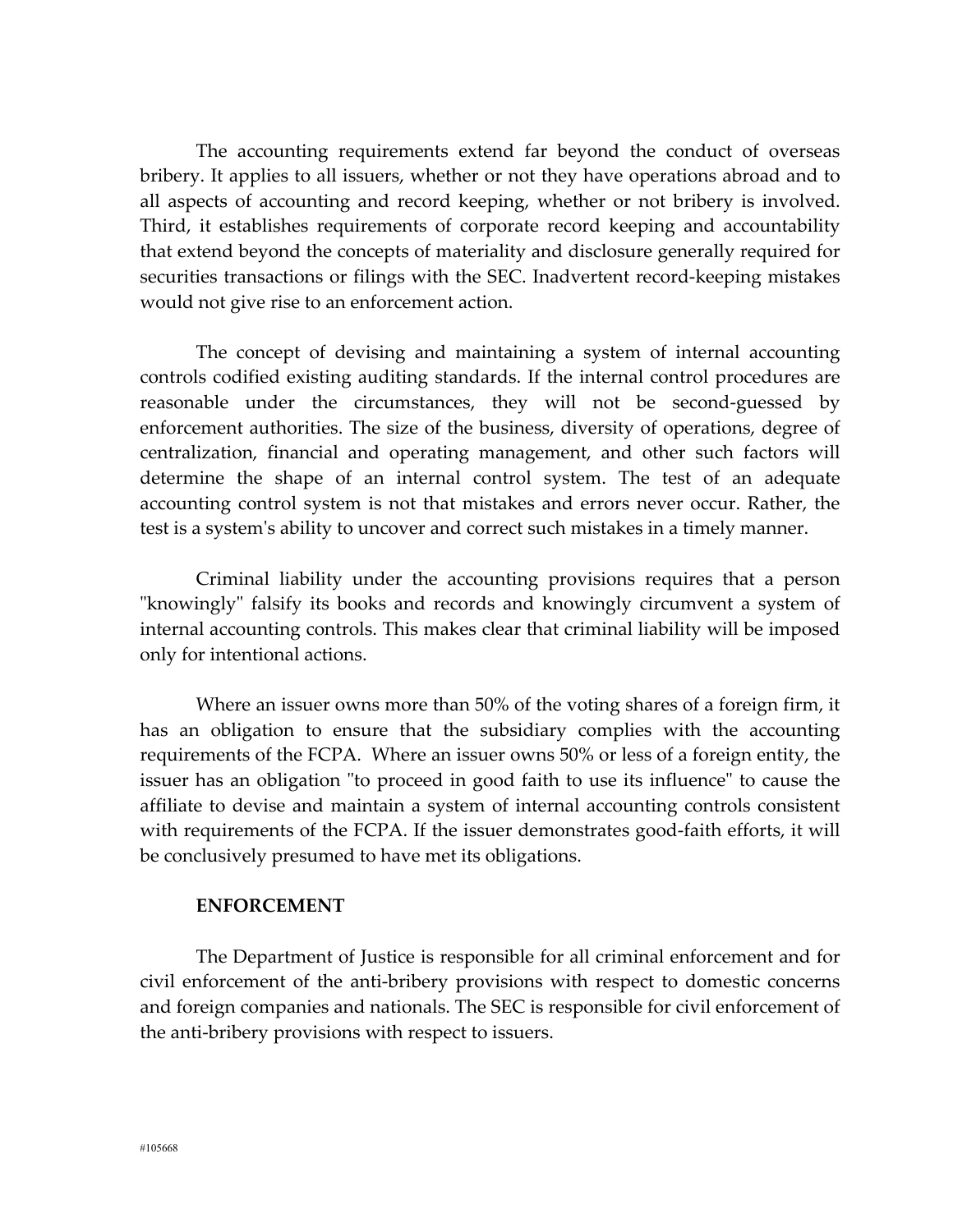~~~~~~~~~~~~~~~~~~~~~~~~~~~~~~~~~~~~~~~~~~~~~~~~~~~~~~~~~~~~~

Igbanugo Partners Int'l Law Firm, PLLC designed its anti-corruption advisory and training services to withstand the whirlwind of corrupt practices that the present enabling environment on the Continent of Africa promotes. We support the Global Sullivan Principles that provide a guide to businesses of all sizes on corporate social responsibility. We are an information source for companies intent on operating in an environment free of corruption and/or corruptive practices.

250 Marquette Avenue, Suite 1075 Minneapolis, MN 55401 Email: [higbanugo@igbanugolaw.com](mailto:higbanugo@igbanugolaw.com) Telephone: 612-746-0360 Facsimile: 612-746-0370

## ~~~~~~~~~~~~~~~~~~~~~~~~~~~~~~~~~~~~~~~~~~~~~~~~~~~~~~~~~~~~~ **Herbert A. Igbanugo, Esq. (Professional Biography)**

Herbert A. Igbanugo is the founding shareholder of Igbanugo Partners Int'l Law Firm, P.L.L.C. and was a founding partner of the former law firm of Blackwell Igbanugo P.A. Born in Nigeria (West Africa), he received his undergraduate degree in International Relations and Economics from the University of Minnesota in 1983 and 1984 respectively, and his Juris Doctor Degree from Hamline University School of Law in 1987. He heads the International Trade Law practice group focusing exclusively on Sub-Saharan Africa. In year 2000, he was invited to participate as a delegate in former President William Jefferson Clinton's historic trip to Sub-Saharan Africa. Over the past decade, he has regularly traveled to Africa developing crucial relationships in both the governmental and private sectors and studying economic trends in the region.

He is a member of the Minnesota and New York State Bar Associations and is admitted to practice before numerous U.S. Federal District Courts, Second, Third, Fourth, Fifth, Seventh, Eighth, and Ninth Circuit Courts of Appeals, the U.S. Court of International Trade, and the U.S. Supreme Court. Mr. Igbanugo practices in the areas of International Business Law (Sub-Saharan Africa) and U.S. Immigration & Nationality Law. He is known and respected in the legal community, and has been an adjunct professor of law at Hamline University and guest lecturer at the William Mitchell College of Law (St. Paul, Minnesota). He is also a frequent faculty participant and author for the Minnesota Institute of Legal Education (MILE) and American Immigration Lawyers Association (AILA). His bar memberships include the Minnesota State Bar Association (MSBA), American Bar Association (ABA), U.S. Customs and International Trade Bar Association (CITBA), International Bar Association (IBA), National Bar Association (NBA) (he co-chairs this national organization's Immigration Law Section), and the American Immigration Lawyers Association He is a member of the executive committee of the International Leadership Institute (ILI), a Sub-Saharan Africa focused non-profit organization (NGO) and Igbanugo Partners is dedicated to championing the worthwhile endeavors of the Institute on the Continent of Africa. The Institute, under the leadership of Minnesota state District Court Judge, LaJune Lange, with substantial assistance from Mr. Igbanugo, played a prominent role as